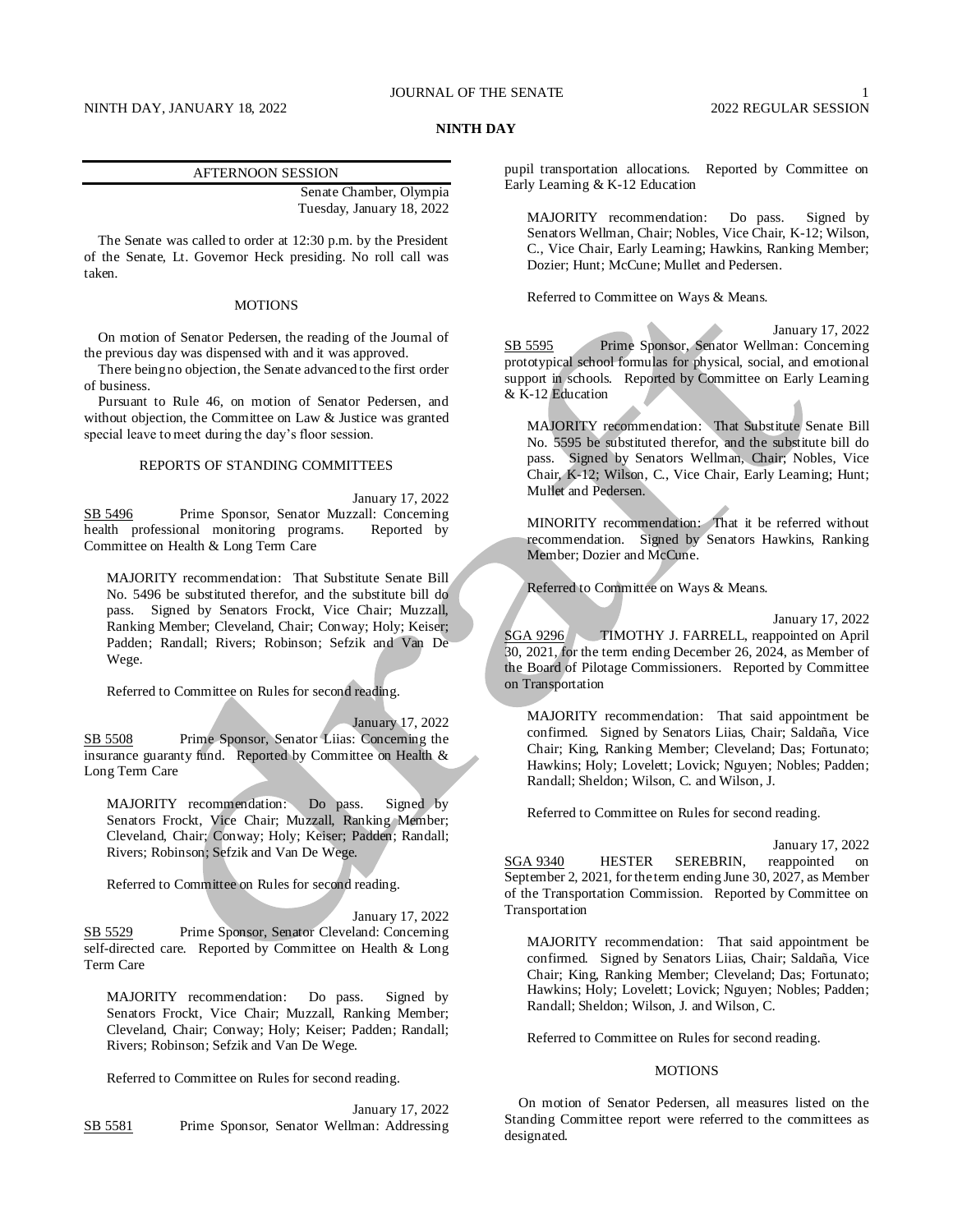On motion of Senator Pedersen, the Senate advanced to the fifth order of business.

# INTRODUCTION AND FIRST READING

SB 5883 by Senators Trudeau, Keiser, Billig, Conway, Hunt, Kuderer, Nguyen, Nobles, Robinson, Saldaña, Van De Wege and C. Wilson

AN ACT Relating to an unaccompanied homeless youth's ability to provide informed consent for that minor patient's own health care, including nonemergency, outpatient, and primary care services, including physical examinations, vision examinations and eyeglasses, dental examinations, hearing examinations and hearing aids, immunizations, treatments for illnesses and conditions, and routine followup care customarily provided by a health care provider in an outpatient setting, excluding elective surgeries; and amending RCW 7.70.065.

Referred to Committee on Law & Justice.

SB 5884 by Senators Trudeau, Dhingra, Hasegawa, Kuderer, Lovick, Nguyen, Nobles, Saldaña and C. Wilson AN ACT Relating to establishing behavioral health support specialists; amending RCW 18.130.040 and 18.130.040; adding a new chapter to Title 18 RCW; providing an effective date; and providing an expiration date.

Referred to Committee on Health & Long Term Care.

SB 5885 by Senators Salomon, Stanford, Hasegawa, Keiser, Lovelett, Nobles and Rolfes

AN ACT Relating to marine shoreline habitat; amending RCW 77.55.231; and adding a new section to chapter 90.58 RCW.

Referred to Committee on Environment, Energy & Technology.

SB 5886 by Senators Holy, Frockt, Keiser, Kuderer, Liias, Lovick, Muzzall, Nobles, Rivers, Rolfes, Stanford, Trudeau, Van De Wege and Warnick

AN ACT Relating to creating an advisory council on rare diseases; adding new sections to chapter 43.70 RCW; and creating a new section.

Referred to Committee on Health & Long Term Care.

SB 5887 by Senator Fortunato

AN ACT Relating to providing procedures for the legislature to convene a special session; and adding a new section to chapter 44.04 RCW.

Referred to Committee on State Government & Elections.

SB 5888 by Senators Rivers, Cleveland, Hasegawa and Nobles AN ACT Relating to cost-sharing fairness; adding a new section to chapter 48.43 RCW; and creating a new section.

Referred to Committee on Health & Long Term Care.

SB 5889 by Senators Das, Lovelett, Hasegawa, Kuderer, Nguyen, Nobles, Saldaña, Trudeau and C. Wilson AN ACT Relating to insurance coverage for an annual mental health wellness exam; amending RCW 41.05.017;

adding a new section to chapter 48.43 RCW; and adding a new section to chapter 74.09 RCW.

Referred to Committee on Health & Long Term Care.

SB 5890 by Senators Keiser, Conway, Dhingra, Hasegawa, Kuderer, Lovick, Nobles, Saldaña, Stanford, Wellman and C. Wilson

AN ACT Relating to clarifying eligibility for the presumption for workers' compensation for all personnel working at a radiological hazardous waste facility; amending RCW 51.32.187; and declaring an emergency.

Referred to Committee on Labor, Commerce & Tribal Affairs.

SB 5891 by Senators Conway, Keiser, Hasegawa, Hunt, Nobles and Saldaña

AN ACT Relating to warehouse distribution centers; adding a new chapter to Title 49 RCW; prescribing penalties; and providing an effective date.

Referred to Committee on Labor, Commerce & Tribal Affairs.

SB 5892 by Senators Brown, Conway, Honeyford, King, Lovick, Short, Van De Wege, Warnick, Wellman, C. Wilson, J. Wilson and L. Wilson AN ACT Relating to establishing pilot projects for utilizing high school student nursing assistant-certified programs to

address the nursing workforce shortage and promote nursing careers in rural hospitals; creating a new section; and providing an expiration date.

Referred to Committee on Health & Long Term Care.

SB 5893 by Senator Padden

AN ACT Relating to tort modernization; amending RCW 4.24.005; and adding new sections to chapter 4.24 RCW.

Referred to Committee on Law & Justice.

SB 5894 by Senators Frockt, Conway, Hasegawa, Nguyen, Nobles, Robinson and C. Wilson

AN ACT Relating to integrating behavioral health in primary care through the use of health navigators and a primary care collaborative; amending RCW 74.09.010; adding a new section to chapter 74.09 RCW; adding a new section to chapter 41.05 RCW; creating new sections; and providing an effective date.

Referred to Committee on Health & Long Term Care.

SB 5895 by Senators Frockt and Mullet AN ACT Relating to timing restrictions for remedial action grants to local government; amending RCW 70A.305.190; and creating a new section.

Referred to Committee on Environment, Energy & Technology.

SB 5896 by Senators Sefzik, Lovelett, Carlyle, Fortunato, Frockt, Honeyford, Liias, Lovick, Nobles, Randall, Saldaña, Salomon, Schoesler, Warnick, Wellman, J. Wilson and L. Wilson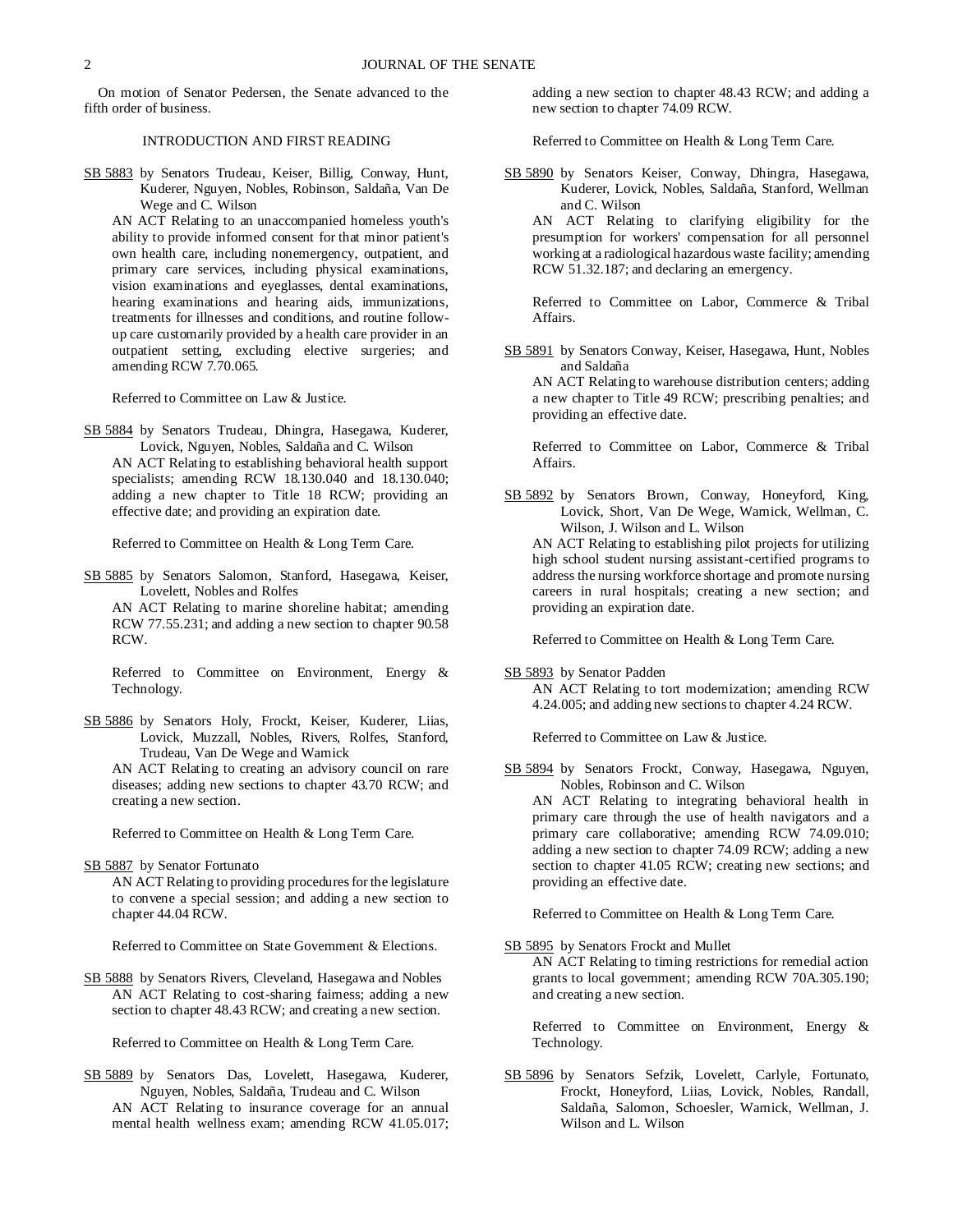NINTH DAY, JANUARY 18, 2022 2022 REGULAR SESSION

AN ACT Relating to requiring the department of enterprise services to report on the use of electricity to recharge vehicles at state office locations; and amending RCW 43.01.250.

Referred to Committee on State Government & Elections.

SB 5897 by Senators Sefzik, L. Wilson, Braun, Fortunato, Honeyford, Muzzall, Padden, Wagoner and Warnick AN ACT Relating to a temporary suspension of the state motor vehicle fuel tax; amending RCW 82.38.030; adding a new section to chapter 82.32 RCW; creating a new section; and declaring an emergency.

Referred to Committee on Transportation.

SHB 1052 by House Committee on Health Care & Wellness (originally sponsored by Bateman, Cody, Kloba and Macri)

AN ACT Relating to group insurance contract performance standards; amending RCW 48.30.140 and 48.30.150; adding a new section to chapter 48.30 RCW; and creating a new section.

Referred to Committee on Health & Long Term Care.

HB 1172 by Representatives Lekanoff, Kloba, Ramel, Leavitt, Davis, Dolan, Fitzgibbon, Riccelli, Bateman, Gregerson and Duerr

AN ACT Relating to recognizing judicially affirmed and treaty-reserved fishing rights and promoting state-tribal cooperative agreements in the management of salmon, trout, and steelhead resources; creating a new section; and repealing RCW 77.110.010, 77.110.020, 77.110.030, 77.110.040, and 77.110.900.

Referred to Committee on Agriculture, Water, Natural Resources & Parks.

ESHB 1333 by House Committee on Finance (originally sponsored by Tharinger, Steele, Hackney and Lekanoff)

AN ACT Relating to providing an extension to the local sales and use tax for public facilities in rural counties; and amending RCW 82.14.370.

Referred to Committee on Housing & Local Government.

ESHB 1357 by House Committee on State Government & Tribal Relations (originally sponsored by Mosbrucker, Gregerson, Chase and Berry)

AN ACT Relating to voters' pamphlets for overseas and service voters; amending RCW 29A.40.020, 29A.32.260, and 29A.72.025; and creating new sections.

Referred to Committee on State Government & Elections.

HB 1430 by Representatives Kloba and Klicker AN ACT Relating to the duration of state upland leases for lands managed by the department of natural resources; and amending RCW 79.13.060.

Referred to Committee on Agriculture, Water, Natural Resources & Parks.

SHB 1508 by House Committee on Rural Development, Agriculture & Natural Resources (originally sponsored by Chapman and Pollet)

AN ACT Relating to the sanitary control of shellfish; adding a new section to chapter 69.30 RCW; and declaring an emergency.

Referred to Committee on Agriculture, Water, Natural Resources & Parks.

# **MOTIONS**

On motion of Senator Pedersen, all measures listed on the Introduction and First Reading report were referred to the committees as designated with the exception of Senate Bill No. 5883 which was designated to the Committee on Higher Education & Workforce Development and referred to the Committee on Law & Justice.

At 12:33 p.m., on motion of Senator Pedersen, the Senate adjourned until 1:30 o'clock p.m. Wednesday, January 19, 2022.

DENNY HECK, President of the Senate

SARAH BANNISTER, Secretary of the Senate